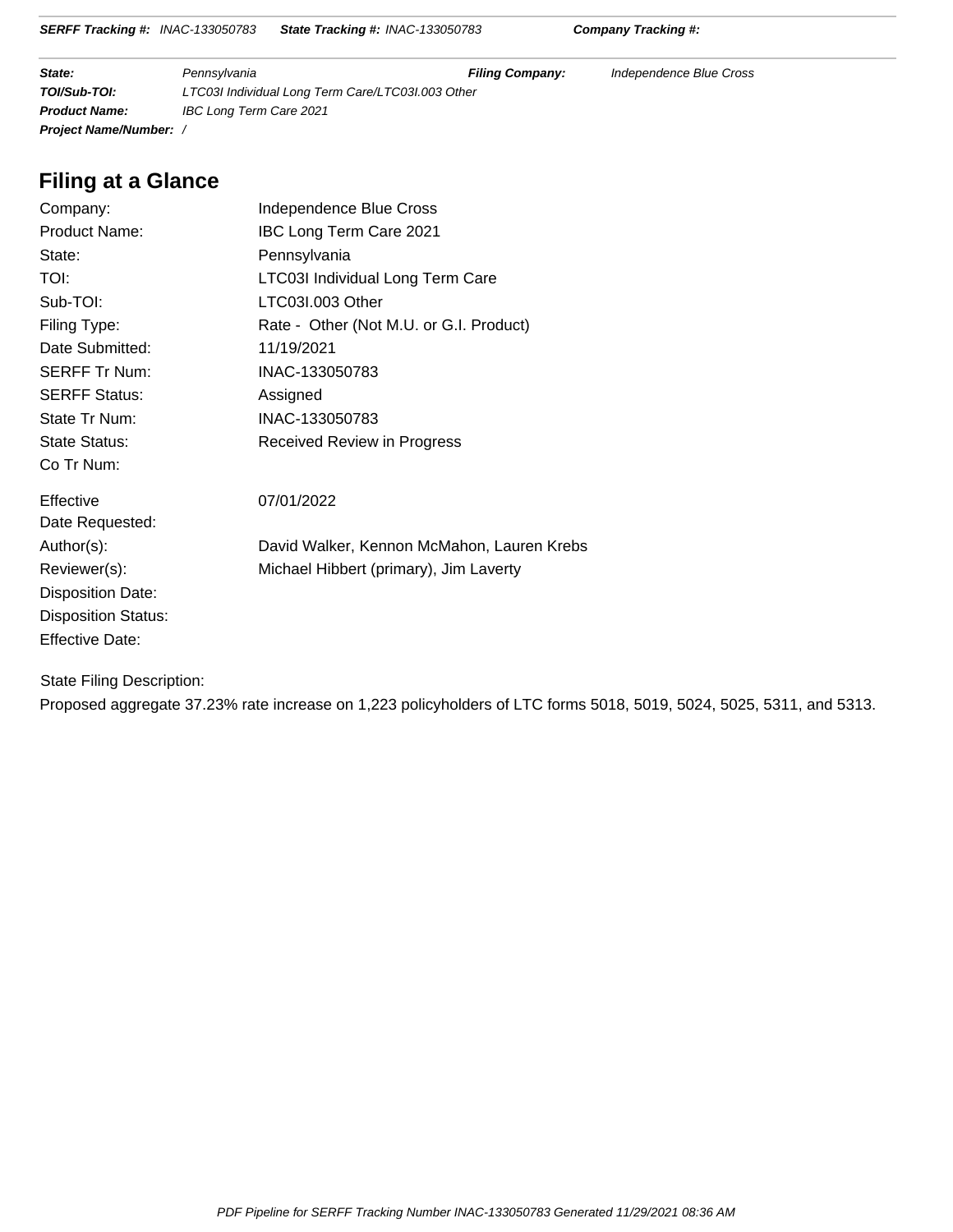**State:** Pennsylvania **Filing Company:** Independence Blue Cross **TOI/Sub-TOI:** LTC03I Individual Long Term Care/LTC03I.003 Other **Product Name:** IBC Long Term Care 2021 **Project Name/Number:** /

## **General Information**

Project Name: **Status of Filing in Domicile:** Status of Filing in Domicile: Project Number: Date Approved in Domicile: Requested Filing Mode: Note and Society And Society And Domicile Status Comments: Explanation for Combination/Other: Market Type: Individual Submission Type: New Submission **Individual Market Type:** Individual Market Type: Overall Rate Impact: 37.23% Filing Status Changed: 11/23/2021

Deemer Date: Created By: David Walker

State Status Changed: 11/29/2021 Submitted By: David Walker Corresponding Filing Tracking Number: State TOI: LTC03I Individual Long Term Care

Filing Description: Attached is IBC's Long Term Care rate filing 2021

## **Company and Contact**

#### **Filing Contact Information**

1901 Market Street 39th Floor Philadelphia, PA 19103

Jonathan Woodworth, jonathan.woodworth@ibx.com 215-241-3633 [Phone]

### **Filing Company Information**

Independence Blue Cross 1901 Market Street Philadelphia, PA 19103 (215) 241-2215 ext. [Phone]

CoCode: 54704 Group Code: 936 Group Name: Independence Blue **Cross** FEIN Number: 23-0370270

State of Domicile: Pennsylvania Company Type: LAH State ID Number: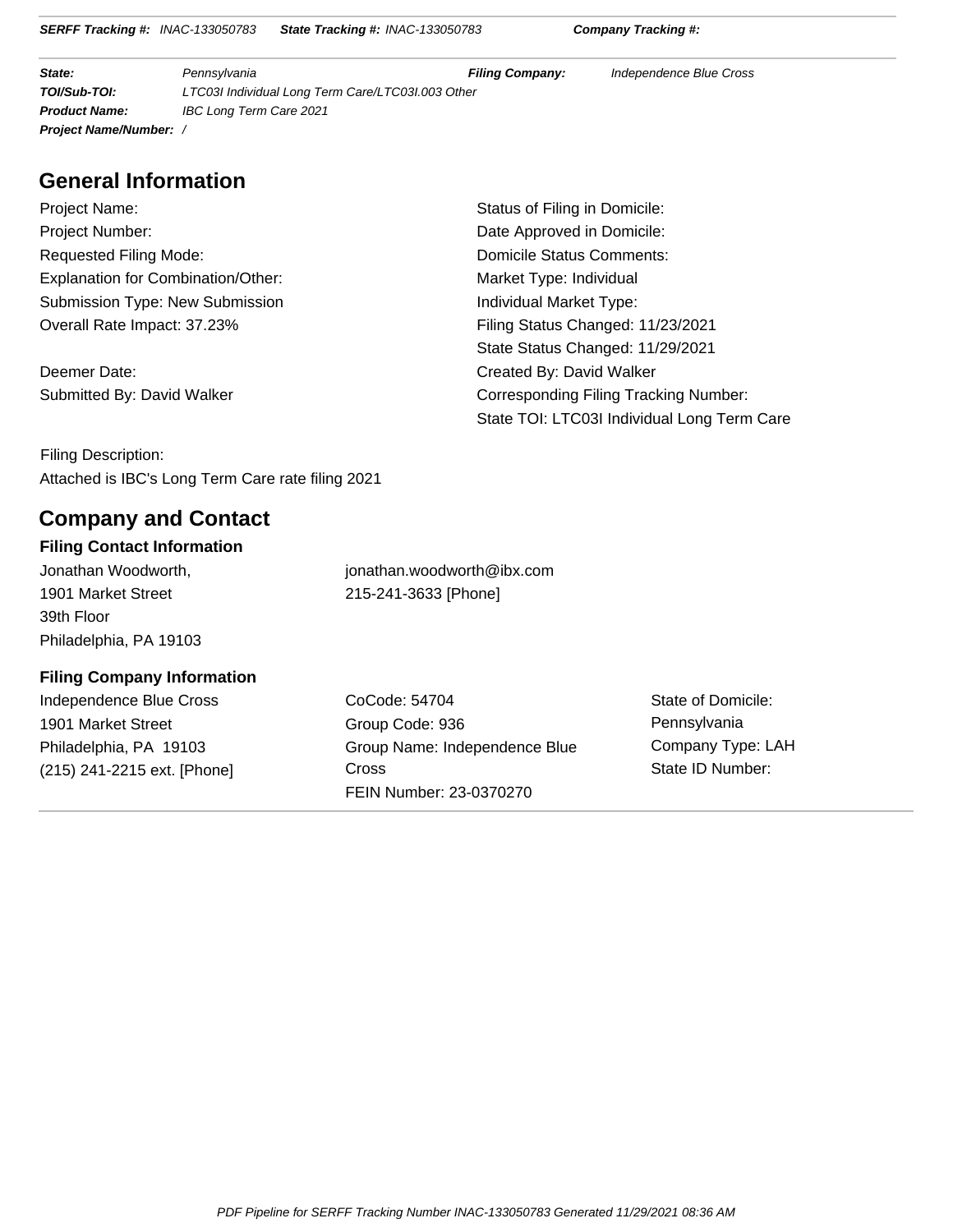| State:                      | Pennsylvania                                      | <b>Filing Company:</b> | Independence Blue Cross |  |  |
|-----------------------------|---------------------------------------------------|------------------------|-------------------------|--|--|
| TOI/Sub-TOI:                | LTC03I Individual Long Term Care/LTC03I.003 Other |                        |                         |  |  |
| <b>Product Name:</b>        | IBC Long Term Care 2021                           |                        |                         |  |  |
| <b>Project Name/Number:</b> |                                                   |                        |                         |  |  |

**SERFF Tracking #:** INAC-133050783 **State Tracking #:** INAC-133050783 **Company Tracking #:**

## **Filing Fees**

### **State Fees**

| Fee Required?    | Nο |
|------------------|----|
| Retaliatory?     | No |
| Fee Explanation: |    |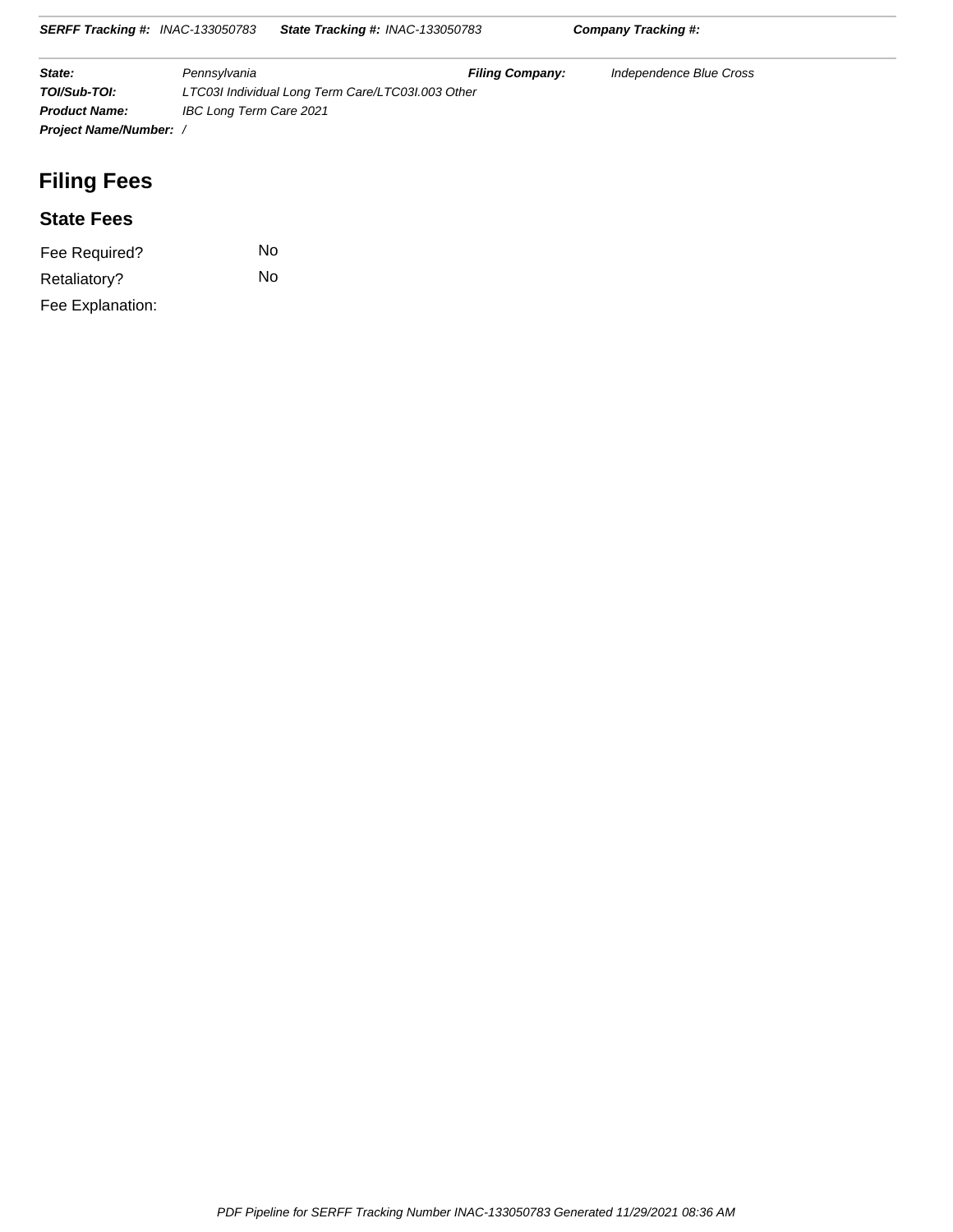| <b>SERFF Tracking #:</b>    | INAC-133050783          | <b>State Tracking #:</b>                          | INAC-133050783         | Company Tracking #:     |  |
|-----------------------------|-------------------------|---------------------------------------------------|------------------------|-------------------------|--|
|                             |                         |                                                   |                        |                         |  |
| State:                      | Pennsylvania            |                                                   | <b>Filing Company:</b> | Independence Blue Cross |  |
| TOI/Sub-TOI:                |                         | LTC03I Individual Long Term Care/LTC03I.003 Other |                        |                         |  |
| <b>Product Name:</b>        | IBC Long Term Care 2021 |                                                   |                        |                         |  |
| <b>Project Name/Number:</b> |                         |                                                   |                        |                         |  |

## **Rate Information**

#### Rate data applies to filing.

| <b>Filing Method:</b>                            | Electronic     |
|--------------------------------------------------|----------------|
| <b>Rate Change Type:</b>                         | Increase       |
| <b>Overall Percentage of Last Rate Revision:</b> | 42.300%        |
| <b>Effective Date of Last Rate Revision:</b>     | 07/01/2017     |
| <b>Filing Method of Last Filing:</b>             | Electronic     |
| <b>SERFF Tracking Number of Last Filing:</b>     | INAC-131027495 |

### **Company Rate Information**

| Company                         | Overall %<br><b>Indicated</b> | Overall %<br>Rate | <b>Written Premium</b><br>Change for | <b>Number of Policy</b><br><b>Holders Affected</b> | Written<br><b>Premium for</b> | Maximum %<br>Change | Minimum %<br>Change |
|---------------------------------|-------------------------------|-------------------|--------------------------------------|----------------------------------------------------|-------------------------------|---------------------|---------------------|
| Name:                           | Change:                       | Impact:           | this Program:                        | for this Program:                                  | this Program:                 | (where reg'd):      | (where reg'd):      |
| Independence Blue Cross 37.230% |                               | 37.230%           | \$829,394                            | ,223                                               | \$2,227,746                   | 73.665%             | $0.000\%$           |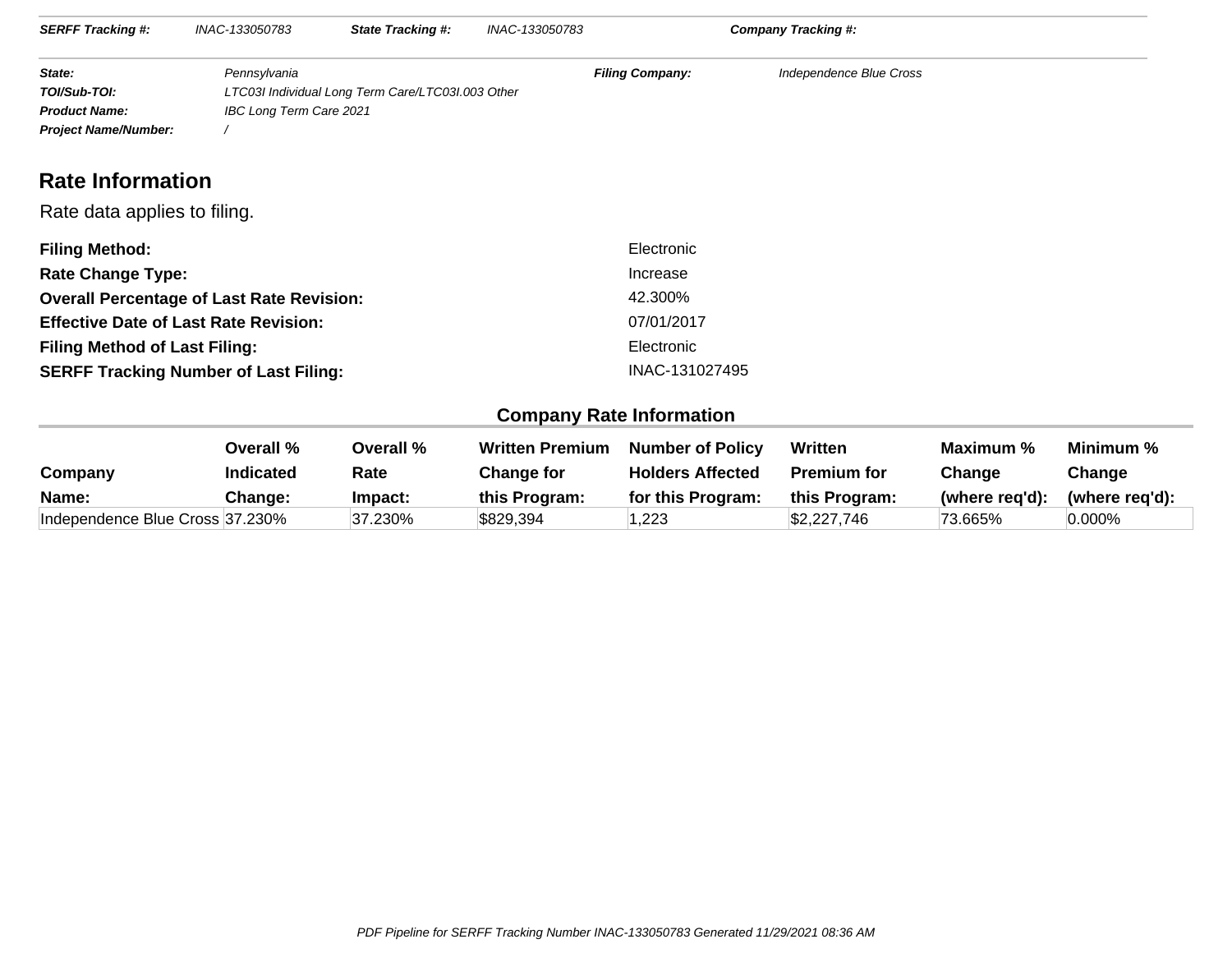| <b>SERFF Tracking #:</b>    | INAC-133050783          | <b>State Tracking #:</b>                          | INAC-133050783 |                        | <b>Company Tracking #:</b> |  |
|-----------------------------|-------------------------|---------------------------------------------------|----------------|------------------------|----------------------------|--|
| State:                      | Pennsylvania            |                                                   |                | <b>Filing Company:</b> | Independence Blue Cross    |  |
| TOI/Sub-TOI:                |                         | LTC03I Individual Long Term Care/LTC03I.003 Other |                |                        |                            |  |
| <b>Product Name:</b>        | IBC Long Term Care 2021 |                                                   |                |                        |                            |  |
| <b>Project Name/Number:</b> |                         |                                                   |                |                        |                            |  |

# **Supporting Document Schedules**

| <b>Satisfied - Item:</b> | <b>REDACTED Cover Letter</b>                                                                                                                                                                        |
|--------------------------|-----------------------------------------------------------------------------------------------------------------------------------------------------------------------------------------------------|
| <b>Comments:</b>         | This version of the cover letter redacts the filers' names and personal contact information. No other information is redacted.<br>We request that the unredacted cover letter be kept confidential. |
| Attachment(s):           | IBC LTC cover letter 2021119 (public).pdf                                                                                                                                                           |
| <b>Item Status:</b>      |                                                                                                                                                                                                     |
| <b>Status Date:</b>      |                                                                                                                                                                                                     |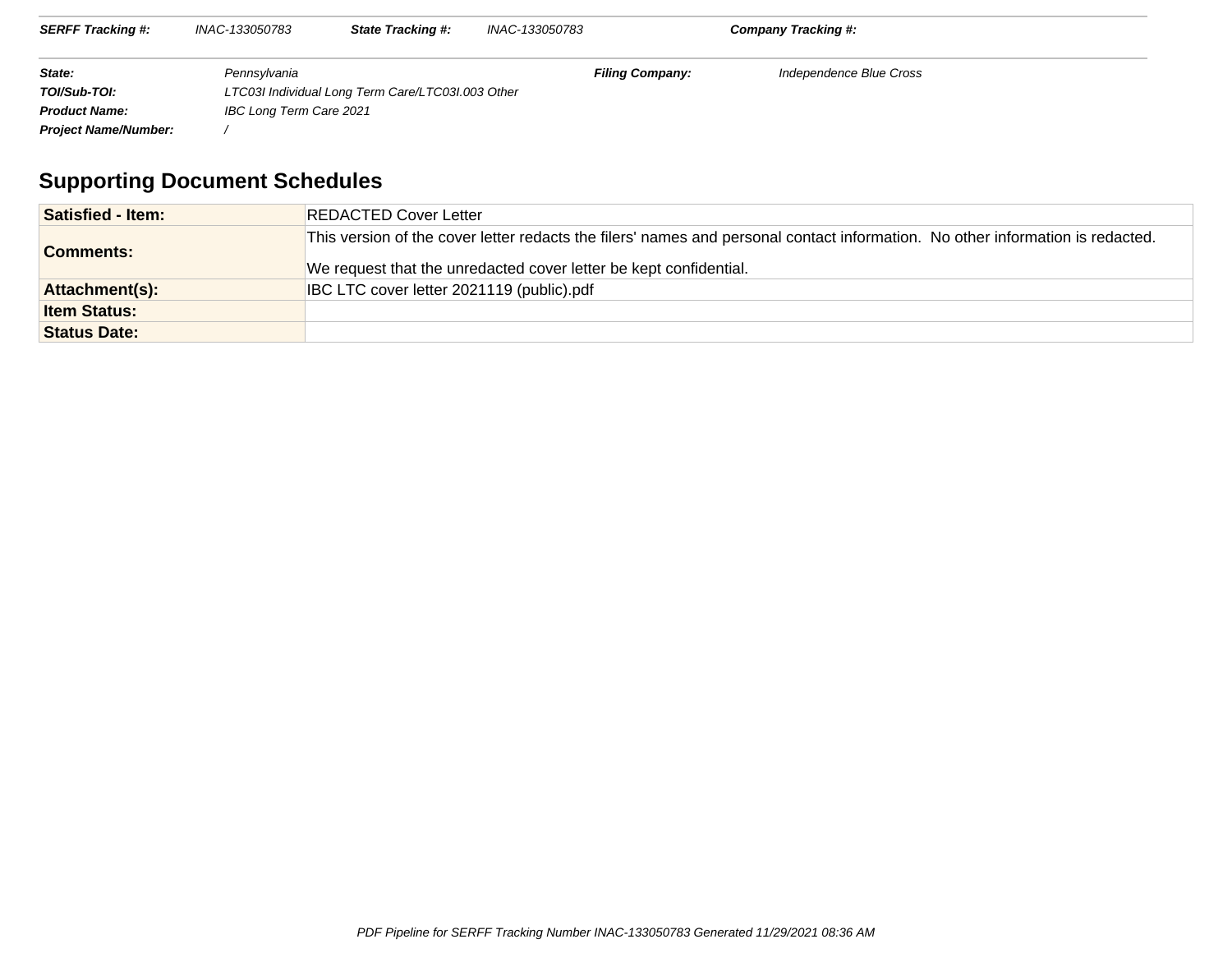1901 Market Street Philadelphia, PA 19103-1480

# Independence &

November 19, 2021

Ms. Tracie Gray **Director** Pennsylvania Insurance Department 1326 Strawberry Square Harrisburg, Pennsylvania 17120

| RE: | Independence Hospital Indemnity Plan, Inc. ("IBC") |      |
|-----|----------------------------------------------------|------|
|     | Company NAIC #54704                                |      |
|     | <b>Facility Only Form</b>                          | 5019 |
|     | <b>Facility Only Form</b>                          | 5025 |
|     | <b>Facility Only Form</b>                          | 5313 |
|     | Comprehensive Form                                 | 5024 |
|     | Comprehensive Form                                 | 5018 |
|     | Comprehensive Form                                 | 5311 |

Dear Ms. Gray:

The referenced rate filing is being submitted for your review.

These are existing policy forms that provide either facility only or comprehensive long-term care coverage. Policies were issued in Pennsylvania between 1993 and 2001. They are no longer being marketed in any jurisdiction.

IBC is requesting the approval of a premium rate increase on the above-listed forms. For policies with simple-compounding inflation (for either 10 years or 20 years), IBC is requesting a series of three annual 7.9% rate increases, expected to be implemented over 3 years beginning July 1, 2022, following an appropriate policyholder notification period, and continuing each year through 2024. For policies with compound annual inflation for life, the company is requesting a series of three annual 20.2% rate increases, implemented beginning effective July 1, 2022, following an appropriate policyholder notification period, and continuing in each year through 2024.

The following electronic items are included with this submission:

- A copy of this cover letter;
- A copy of an Actuarial Memorandum;
- A copy of a Supplement to the Actuarial Memorandum;

Independence Blue Cross offers products directly, through its subsidiaries Keystone Health Plan East and QCC Insurance Company, and with Highmark Blue Shield. Independent Licensees of the Blue Cross and Blue Shield Association.